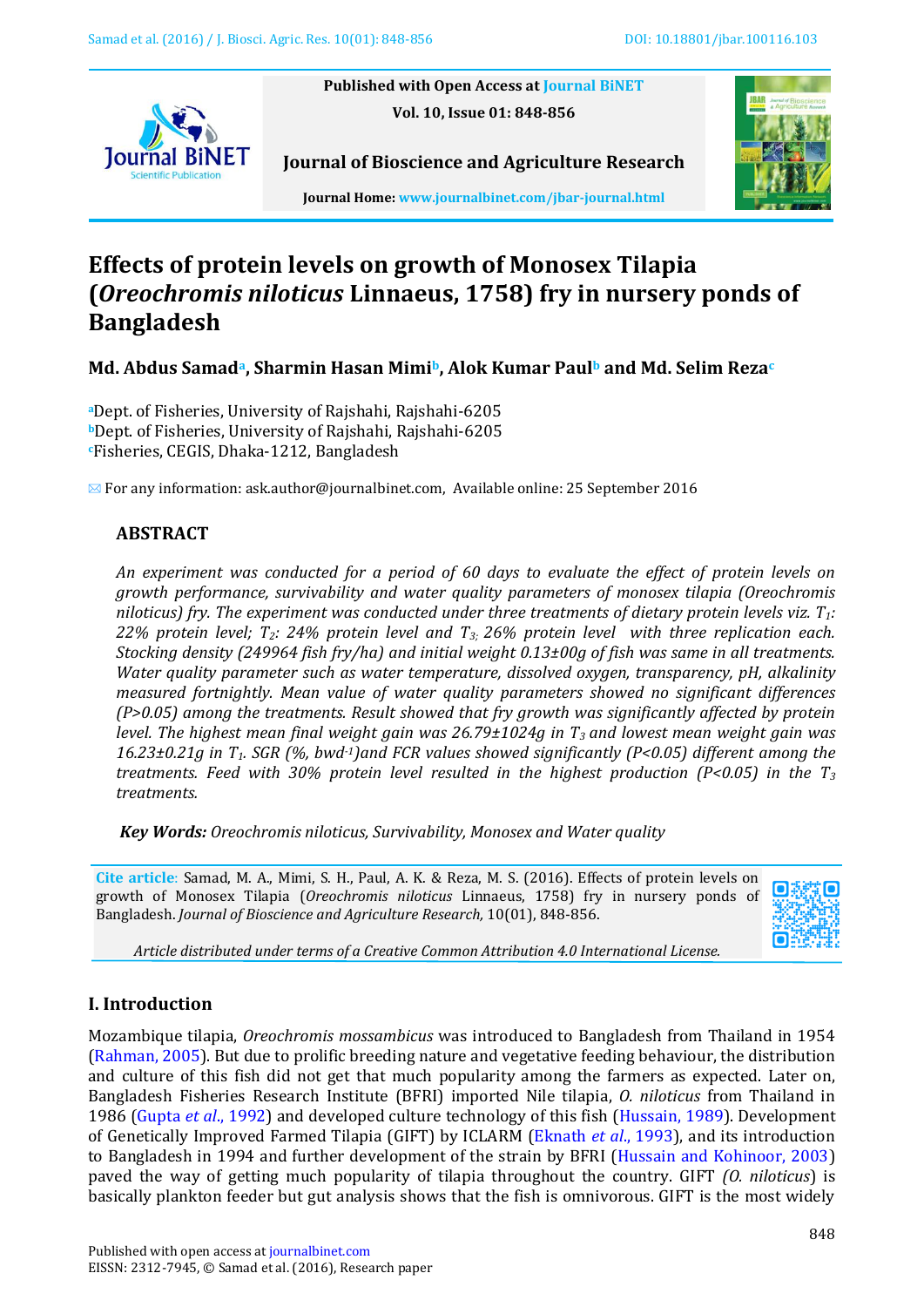<span id="page-1-0"></span>farmed variety and performs 60% better survival rate then the commercially available strain of tilapia [\(Sultana](#page-1-0) *et. al*. 1997). To get high production, fry of GIFT are converted to monosex tilapia (all male) by sex reversal method. Monosexing has been the key that has facilitated the development of tilapia culture in the global food fish area (Shelton, 2002). The presence of female tilapia leads to uncontrolled reproduction, excessive recruitment of fingerlings, competition for food, and stunting of the original stock, which may not reach marketable size. Culture of monosex tilapia is postulated to solve this problem (Guerrero, 1982). Therefore, the male monosex population of tilapia is being used for commercial culture. For fish supplementary diet, the continuous dependence on traditional feed ingredients like rice bran, oil cakes and soybean meal has led to an increase in the process of these components, which in turn influence profitability of aquaculture enterprises [\(Kumar, 2000\)](#page-7-3). Aquaculture is a feed based industry with over 60% of the operational cost coming from feed sources alone [\(Pandian](#page-7-4) *et al.* 2001). The cost of feed is largely influenced by the level and sources of protein which is the most expensive component of a fish diet. The ultimate aim of artificial feedings in aquaculture is to achieve maximum protein deposition and growth within minimum inputs of feed at a minimum cost [\(Steven and Helfrich, 2002\)](#page-7-5). In Bangladesh, a wide variety of agro based feed-stuffs, rich in protein, carbohydrate and energy are available and these ingredients can be better used for the formulation of cost effective fish feed. In this context, the present study was carried out to evaluate a suitable feed supplement rate of the production performances of male *O. niloticus* at high density in the ponds of northwestern part of Bangladesh.

# **II. Materials and Methods**

**Study location and pond facilities:** The experiment was performed in nine earthen ponds of 0.004 ha in the hatchery complex, Department of Fisheries, University of Rajshahi for a period of 14th June to 13th August, 2013. The ponds were similar in shape, depth, basin configuration including water supply facilities. The water depth was maintained around 1.0 m using machine at regular interval.

**Experimental design:** Experiment was conducted under three treatments namely  $T_1$ ,  $T_2$ , and  $T_3$  each with three replications. Stocking density of *Oreochromis niloticus* the pond under each treatment was 249964 individual/ha (initial weight 0.13±00g). The differences among treatments were in feed and fertilizer level as shown in Table 01.

| Treatments     | Protein levels | Stocking density (individual/ha) |
|----------------|----------------|----------------------------------|
| $T_1$          | 22 % protein   | 249964                           |
| T <sub>2</sub> | 24 % protein   | 249964                           |
| $T_3$          | 26 % protein   | 249964                           |

# **Table 01. Layout of the experiment**

**Pond preparation:** At first the bottom and sides of the selected ponds were repaired and all the aquatic weeds were removed manually by hand picking, uprooting and cutting from the nursery pond. All ponds were treated with lime at the rate of 247 kg/ha to disinfect the water. Then the experimental pond-1, pond-2 and pond-3 were fertilized by using cow dung-988 kg/ha, urea-24.7 kg/ha, TSP-12.35 kg/ha after 7 days of liming [\(DOF, 2002\)](#page-7-6). The source of water of experimental ponds was rainfall and deep tube-well. During the introduction of water in each experimental pond, fine mesh (2 mm) nylon net hapa was used in the mouth of the pumped water to prevent predatory fish egg, spawns, fry and adult or larvae of aquatic harmful insects to inhabit their entrance. Then natural food production was tested and the water toxicity of the experimental ponds was checked. Netting was done to remove small frog and water bug from the experimental pond before 3 days of fry stocking.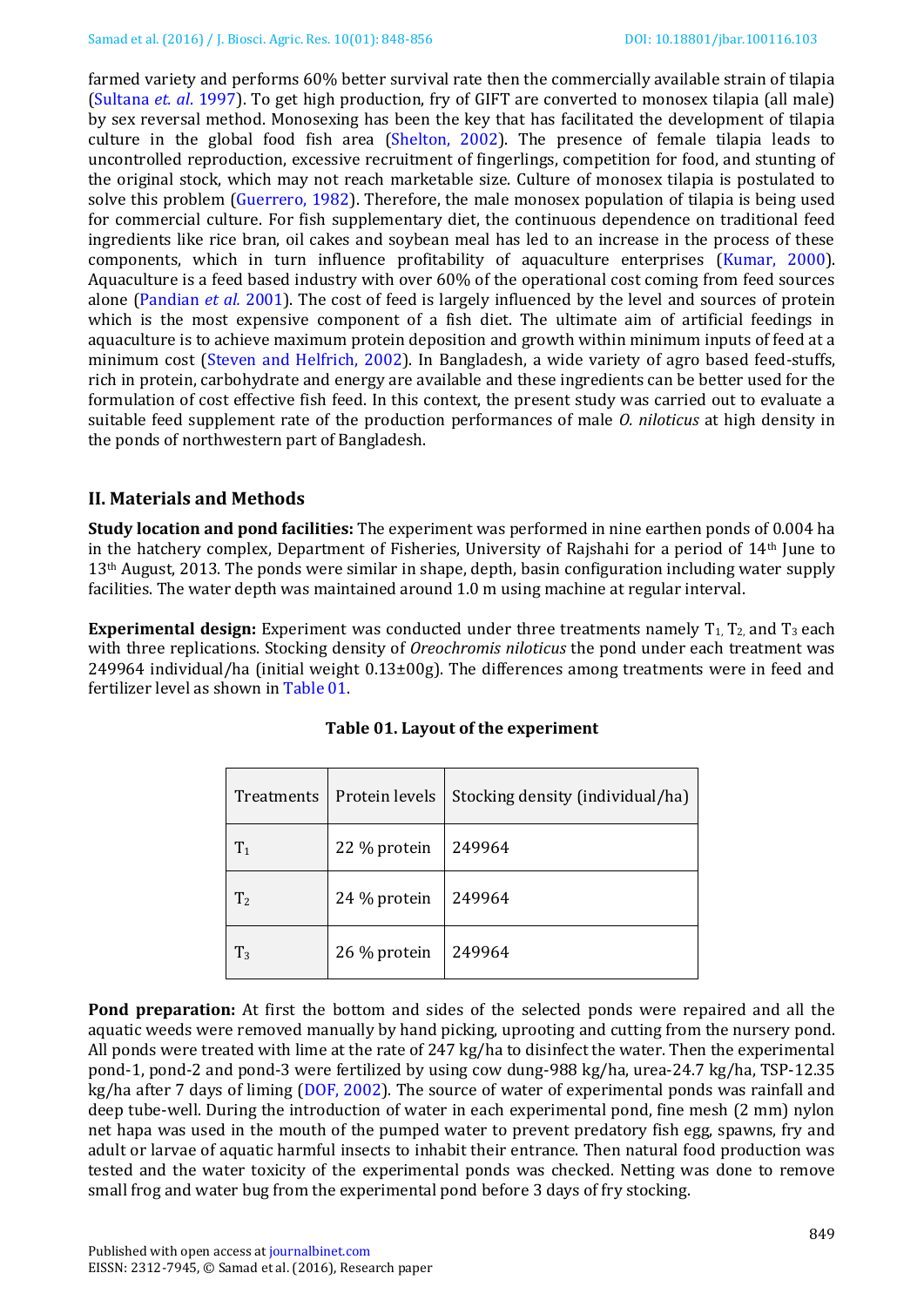**Collection and stocking:** Larvae of Monosex tilapia were collected from Natore Govt. Hatchery, Natore. Larvae were kept inside the polythene bag with proper oxygen and the mouth of the polythene was bound tightly by rope. Then the larvae were brought and were transferred to the experimental pond and were acclimatized for about half an hour. Before releasing the larvae to the experimental pond the initial length and weight of 10 larvae were recorded with a sensitive portable electric balance (KD300kc: 0.01g-300g). Initial weight of larvae was 0.13±00g respectively. Fry were acclimatized with experimental pond water in plastic bag and released in each experimental pond at 8:00 am at the rate of 1012 individual/dec. in Treatment T<sub>1</sub>, 1012 individual/dec in Treatment T<sub>2</sub> and 1012 individual/dec in Treatment T<sub>3</sub>.

**Feed preparation and feeding:** The required quantities of all ingredients mixed with hand (prepared feed) and spread it to the experimental pond surface. The supplemental feed was given to fry at the rate of 10%, 8% in 1st, 2nd Month respectively. Quantities of feed were adjusted every seven 15 days interval on the basis of increase in the average body weight of the stocked biomass. Half of the ration was supplied at 9.00 am and remaining half was supplied at 4.00 pm. Proximate composition of feed has been presented in the [Table 02.](#page-2-0)

| <b>Treatments</b><br>Feed ingredients | Amount $(\% )$ for<br>$T_1$ | Amount $(\% )$ for<br>T <sub>2</sub> | Amount (%) for<br>$T_3$ |
|---------------------------------------|-----------------------------|--------------------------------------|-------------------------|
| Fish meal $(58%)$                     | 14.06                       | 17.18                                | 20.31                   |
| Rice bran $(12\%)$                    | 23.95                       | 21.87                                | 19.79                   |
| Wheat bran (13%)                      | 23.95                       | 21.87                                | 19.79                   |
| Maize bran $(14%)$                    | 23.95                       | 21.87                                | 19.79                   |
| Mustard oil cake (32%)                | 14.06                       | 17.18                                | 20.31                   |
| Vitamin-Mineral premix                | 2                           | 2                                    | 2                       |
| Protein level (%)                     | 22                          | 24                                   | 26                      |

## <span id="page-2-0"></span>**Table 02. Composition of feed ingredients used for different treatments in the experiment**

**Sampling:** Sampling was done on every fortnight interval in the morning (09:00 am to 10:00 am). Length and weight were recorded by random sampling of 10 fry from each experimental pond by using a small net. Weight was taken with an electric balance and length was recorded with measuring board. All the collected data were recorded in a note book and finally calculated the average length and weight of fry according to treatment on each sampling day.

**Water quality monitoring:** Physico-chemical parameters like water temperature (°C), transparency (cm), Dissolved oxygen (mg/l), NH3-N (mg/l), pH, Alkalinity (mg/l) of each experimental pond were measured at 15 days interval. Temperature  $[°C]$ , Transparency (cm), Dissolved oxygen (mg/l), NH<sub>3</sub>-N (mg/l), pH, Alkalinity (mg/l) of water of each experimental pond under each treatment was recorded on sampling dates. Temperature was recorded by using a Celsius thermometer, transparency was recorded by secchi disc and other chemical parameters were recorded by using Hack kit box (DR/2010 model, HACH, Loveland, CO, USA, a direct reading spectrophotometer) at the pond site. Recording of water quality data were done between 09:00 am and 10:00 am.

**Growth parameters:** Growth, length in (cm) and weight in (g) was measured in every 15 days interval. To evaluate the fish growth the following parameters were measured: weight gain (g), length gain (cm), percent weight gain, percent length gain, SGR (%), survival rate, yield/kg/ha/2 months.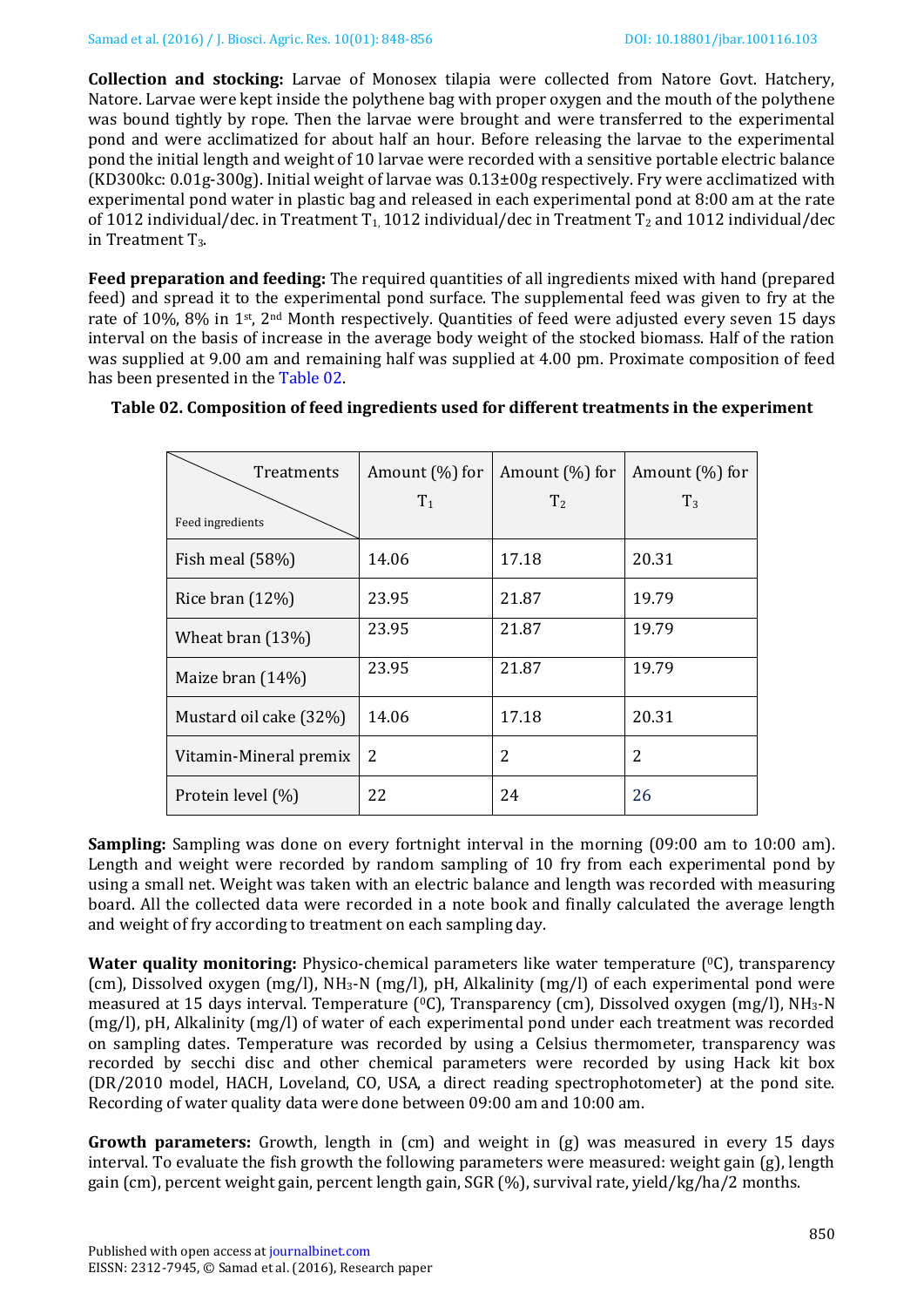#### **Following parameters were used to evaluate the growth:**

- i. Weight gain (g)=Average final weight Average initial weight
- ii. Length gain (cm)=Average final length Average initial length

iii. Percent weight gain = 
$$
\frac{\text{Average final weight} - \text{Average initial weight}}{\text{Average initial weight}} \times 100
$$

iv. Percent length gain Average final length - Average initial length  $\times 100$ Average initial length

Specific growth rate (SGR) is the instantaneous change in weight of fish calculated as the % increase in body weight per day over a given time interval.

v. Specific growth rate (SGR) = 
$$
\frac{LnW_2-LnW_1}{T_2-T_1} \times 100
$$

Where,  $W_2$  = Final live body weight (mg) at time  $T_2$ 

 $W_1$  = Initial live body weight (mg) at time  $T_1$ 

vi. The survival rate was calculated by the following formula = *Initial numbero f larvae Final numbero f larvae* <sup>100</sup> *Initial numbero f larvae*

**Production:** At the end of the experiment most of the fishes were caught by net and the rest by drying the ponds. It was calculated as:

Production =  $No$  of fish harvest  $\times$  Final weight of fish.

**Statistical analysis:** Weight gain (g), length gain (cm), percent length gain (cm), percent weight gain (g), final weight gain (g), final length gain (cm), and survival rate and production of fry during experimental period with same feeding & fertilization in different treatments were all tested using one way analysis of variance (ANOVA). Significant results (P<0.05) were further tested using Duncan's New Multiple Range Test (DMRT) to identify significant differences among means. This statistical analysis was performed with the support of the computer software SPSS (Statistical package for social sciences) program.

# **III. Results and Discussion**

## **Water quality monitoring**

Mean values of different physico-chemical parameters under different treatments by the total of all fortnights are presented in Table [3.](#page-4-0) No significant differences were observed for all the water quality parameters among the treatments.

## **Growth and production performances of** *Oreochromis niloticus*

Variation in the mean values of different growth parameters under different treatments during study period are presented in [Table 04.](#page-4-1) No significant (P>0.05) variation was recorded in initial weight of fishes among the treatments. The highest final weight was observed in  $T_3$  (26.92 $\pm$ 1.24g) and lowest in  $T_1$  (16.36±0.21g). Final weight was statistically significant among the treatments.

Specific growth rate SGR (%, bwd<sup>-1</sup>) 8.12±.02, 8.22±0.01 and 8.95±0.08 was found in  $T_1$ ,  $T_2$  and  $T_3$ respectively. Experiment showed that treatment  $T_3$  is the best result where the fish feed on mustard oil cake (15%), rice polish (25%), maize bran (20%), wheat flour (25%) fish meal (15%), cowdung,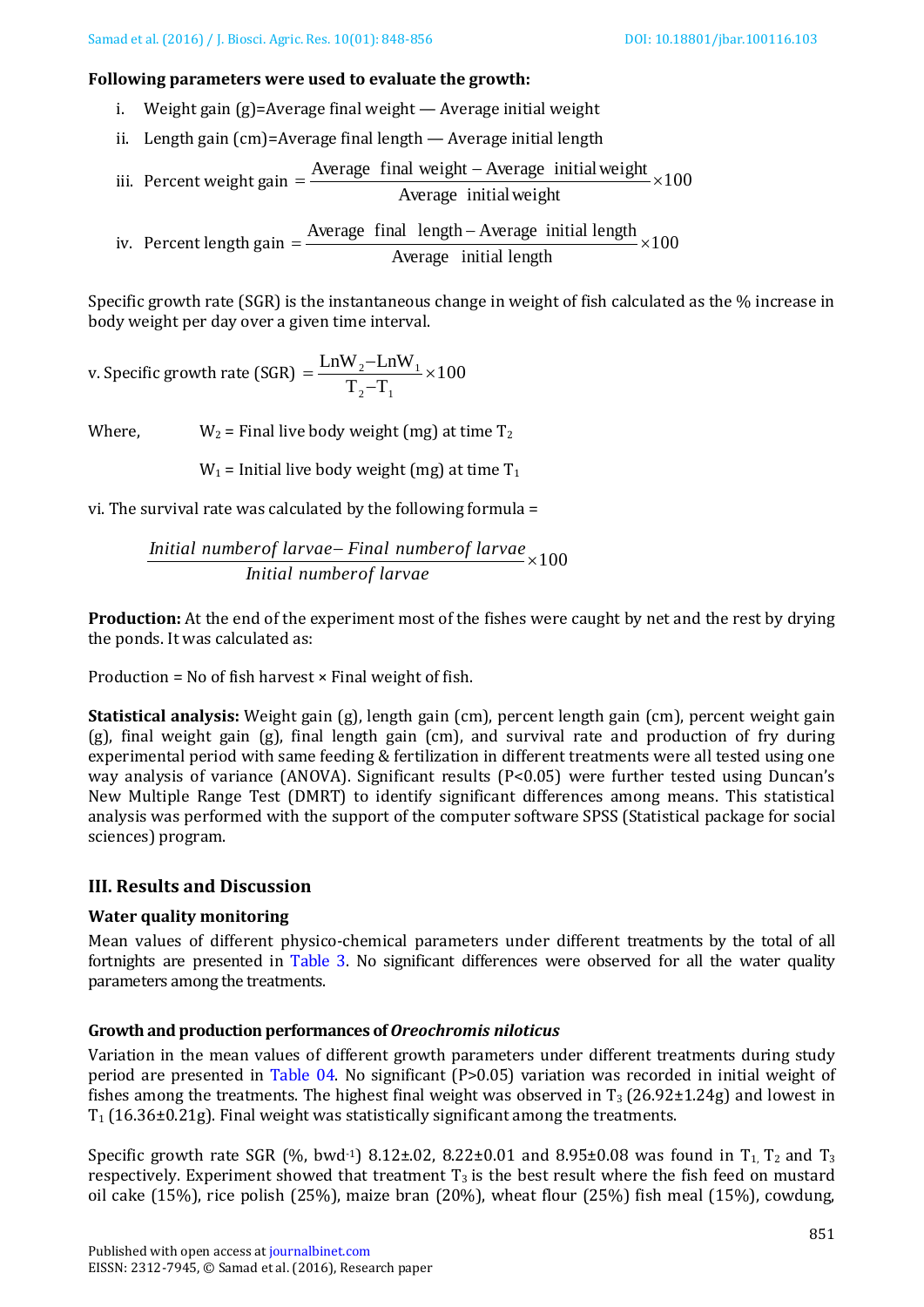urea and TSP. Recorded specific growth rate of treatments  $T_1$ ,  $T_2$  and  $T_3$  were 8.12±.02, 8.22±0.01 and 8.95±0.08 respectively, which were significantly (P<0.05) different among the treatments. Survival rates during the experiment period were 74.00 $\pm$ 0.58, 83.33 $\pm$ 0.88 and 88.33 $\pm$ 0.88 in the T<sub>1</sub> T<sub>2</sub>. andT3respectively, which were not significantly different among the treatments. The mean net production was found as  $3026.23 \pm 23.61$ ,  $3603.63 \pm 38.14$  and  $5944.03 \pm 59.34$  kg/ha in T<sub>1</sub>, T<sub>2</sub>, and T<sub>3</sub> respectively, with the highest net production was observed in  $T_3$  and lowest in  $T_1$ . The net productions are significantly (P<0.05) different among the treatments.

<span id="page-4-0"></span>

| Table 03. Variation in mean values of physico-chemical characteristics under different |
|----------------------------------------------------------------------------------------|
| treatments                                                                             |

|                                 | Treatments                     |                               |                               |  |
|---------------------------------|--------------------------------|-------------------------------|-------------------------------|--|
| Parameters                      | T <sub>1</sub>                 | T <sub>2</sub>                | $T_3$                         |  |
| Water temperature $(^{\circ}C)$ | $31.97 \pm 0.09$ <sup>a</sup>  | $32.10 \pm 0.12$ <sup>a</sup> | 31.94±0.09a                   |  |
| Transparency (cm)               | $28.27 \pm 0.89c$              | $31.74 \pm 0.07$              | $34.76 \pm 0.29$ <sup>a</sup> |  |
| $D()$ (mg/l)                    | $6.10 \pm 0.11$ <sup>a</sup>   | $5.94 \pm 0.08$ <sup>b</sup>  | $5.67 \pm 0.98$               |  |
| pH                              | $7.80 \pm 0.09$ <sup>a</sup>   | $7.76 \pm 0.04$ a             | $7.55 \pm 0.07$ <sup>a</sup>  |  |
| Alkalinity (mg/l)               | $112.20 \pm 0.53$ <sup>a</sup> | 98.36±0.45 <sup>b</sup>       | $93.47 \pm 0.84c$             |  |
| $NH_3-N$ (mg/l)                 | $0.11 \pm 0.01$ <sup>b</sup>   | $0.11 \pm 0.02$               | $0.15 \pm 0.03$ <sup>a</sup>  |  |

Figures in a row bearing common letter(s) do not differ significantly ( $p$ <0.05).

## <span id="page-4-1"></span>**Table 04. Growth, survival and production performance of** *Oreochromis niloticus*

| Parameters              | <b>Treatments</b>           |                               |                               |  |
|-------------------------|-----------------------------|-------------------------------|-------------------------------|--|
|                         | T <sub>1</sub>              | T <sub>2</sub>                | $T_3$                         |  |
| Mean initial weight (g) | $0.13 \pm 00^{\rm a}$       | $0.13 \pm 00^{\rm a}$         | $0.13 \pm 00^{\rm a}$         |  |
| Final weight (g)        | $16.36 \pm 0.21$            | $17.30 \pm 0.20$              | $26.92 \pm 1.24$ <sup>a</sup> |  |
| Weight gain (g)         | $16.23 \pm 0.21$            | $17.18 \pm 0.20$              | $26.79 \pm 1.24$ <sup>a</sup> |  |
| $SGR$ (%, bwd $-1$ )    | $8.12 \pm .02$ <sup>b</sup> | $8.22 \pm 0.01$ <sup>b</sup>  | $8.95 \pm 0.08$ <sup>a</sup>  |  |
| Survival rate $(\%)$    | $74.00 \pm 0.58$ c          | $83.33 \pm 0.88$ <sup>b</sup> | $88.33 \pm 0.88$ <sup>a</sup> |  |
| Yield (kg/ha/2 months)  | $3026.23 \pm 23.61$ c       | 3603.63±38.14b                | 5944.03±59.34 <sup>a</sup>    |  |

Figures in a same row having same superscript have no significant different  $(P< 0.05)$ .

## **Economic analysis**

The mean value of CBR was found to be ranged from 1:1.55 to 1:2. 07. The minimum value of yield was recorded with treatment  $T_1$  whereas the maximum value was recorded with treatment  $T_3$ . Total cost was found 10250 in (T<sub>1</sub>), 12720 in (T<sub>2</sub>) and 12970 in (T<sub>3</sub>). Net benefit was found 15950 in (T<sub>1</sub>), 21080 in  $(T_2)$  and 26930 BDTin  $(T_3)$  (Table 05).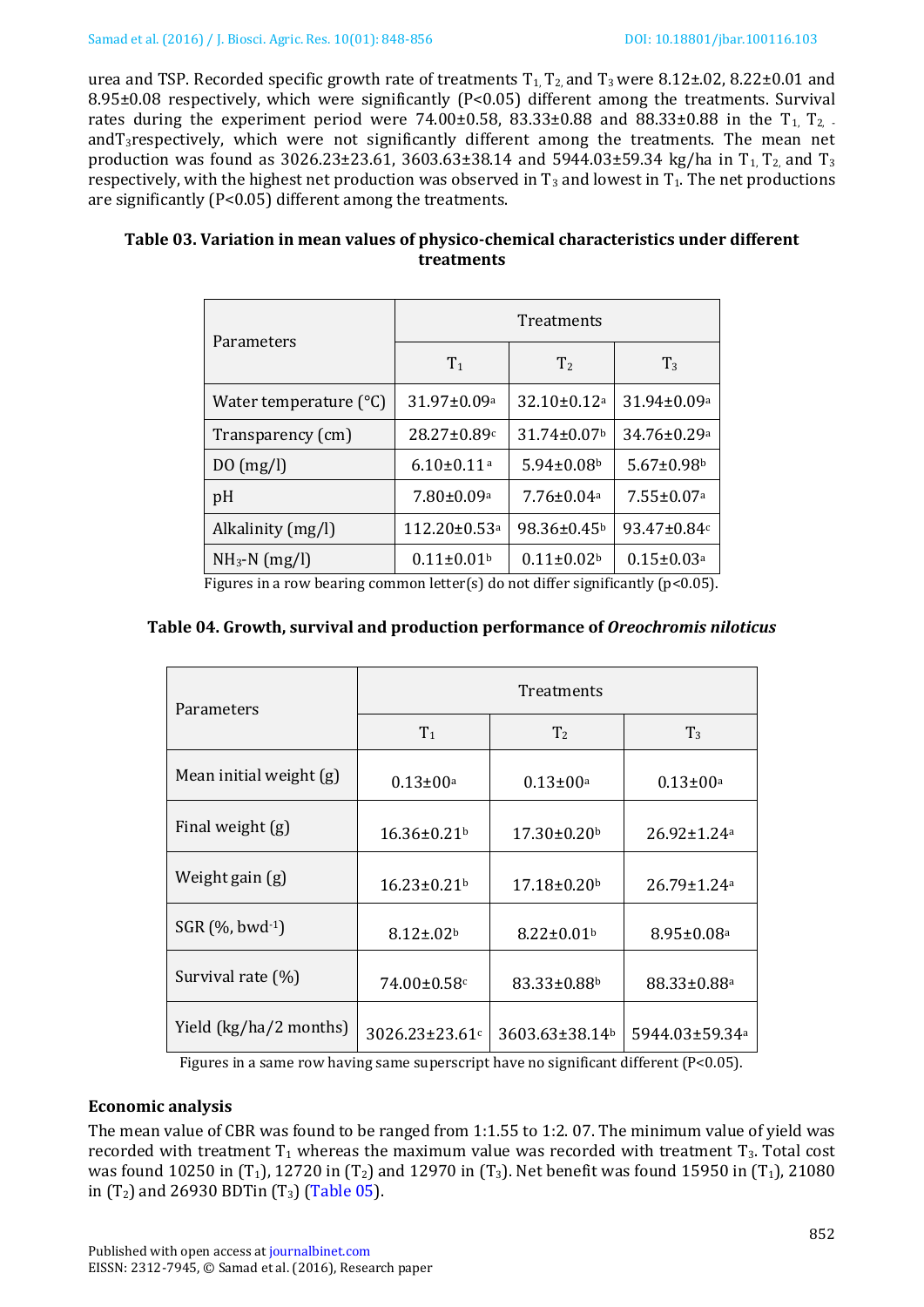| Cost (Tk/ha)               | $T_1$      | T <sub>2</sub> | $T_3$      |
|----------------------------|------------|----------------|------------|
| Liming and Fertilizer cost | 250        | 250            | 250        |
| Feed cost                  | 2345       | 2520           | 2820       |
| Fry cost                   | 8000       | 8000           | 8000       |
| Pond operational cost      | 2000       | 2000           | 2000       |
| Total cost                 | 10250±245  | 12720±312      | 12970±213  |
| Fry sale                   | 26200±342ª | 33800±234ª     | 39900±234a |
| Net benefit                | 15950±123ª | 21080±67a      | 26930±76ª  |
| Cost benefit ratio         | 1:1.55a    | 1:1.65a        | 1:2.07a    |

#### **Table 05. Comparative economic analysis of monosex tilapia fry during 60 days in rearing system of three different treatments**

#### **Water quality parameters**

Mean values of physico-chemical parameters are presented in [Table 03.](#page-4-0) Parameters which were monitored are in suitable range for fish culture as reported by Boyd (1982) except water temperature which was slightly higher from the suitable ranges (25-30 $°$ ). [Rahman \(1999\)](#page-7-7) stated that water temperature ranged 25.5 C to 30.0 C, which is suitable for fish culture. In this study the temperature was found 31.97 °C to 32.10 °C which was similar to the findings of [Kohinoor \(2000\)](#page-7-8) who suggested that the temperature ranged 18.5 ºC to 32.9 ºC is the best for culture. Alam *et al.* (2011) reported that temperature, dissolve oxygen and pH range of the water between 29.9 °C to 32.5 °C; 5.50mg/l to 6.60mg/l and 7.72 to 8.30 found the effect of stocking density on the growth and survival of monosex male tilapia . [Chakraborty and Banerjee \(2010\)](#page-6-0) reported that the temperature, dissolve oxygen and pH of the water in monosex tilapia culture are 31 to 32.7 °C; 7.1 to 7.4and 7.5 to 8mg/l. Findings are more similar with the present findings. Hussain (2004) stated that nile tilapia can easily grow from 2.0 to 8.0 mg/l dissolved oxygen range. [Britz & Hechet \(1987\)](#page-6-1) stated that higher growth rates were obtained between 25 to 33ºC and the best was at 30 ºC. Values of dissolved oxygen obtained of the present study are coincide with the findings of [Haque and Mazid \(2005\)](#page-7-9) who reported the dissolved oxygen ranged from 2.15- 6.74 mg/l. [Boyd \(1998\)](#page-6-2) suggested that transparency between 30 to 45 cm as suitable for fish culture. Findings showed that transparency of the culture pond was 28.27-34.76 cm which was similar to the findings of [Chakraborty and Banergee \(2010\).](#page-6-0) Wahab *et al*. (1995) suggested that the transparency of productive water should be 40 cm or less. Findings also agreed with [Sarker](#page-7-10) *et al.* [\(2000\)](#page-7-10) who reported that the water transparency was 27-35 cm which is less similar to the present study. Total alkalinity value recorded during the study period was found to vary from  $93.47 \pm 0.84$  to 112.20  $\pm$  0.33 mg/l. This finding agreed with [Rahman \(1999\)](#page-7-7) who recorded total alkalinity of pond water from 71 to 175mg/1. This finding also agreed with [Hossain](#page-7-11) *et al*. (2007) who reported the alkalinity of pond water as 81.25 to 145.5 mg/1. According to [Boyd \(1982\)](#page-6-3) total alkalinity should be more than  $20mg/l$  in natural fertilized pond. Ammonia-nitrogen value ranged from  $0.11\pm0.01$  to  $0.15\pm0.03$ mg/1. These findings are suitable for fish culture which are supported by [Boyd \(1998\)](#page-6-2) suggesting to keep the ammonia-nitrogen value in fish pond as less than 0.1mg/l.

#### **Growth and production performances of** *Oreochromis niloticus*

Growth performances (final weight, weight gain, specific growth rate, survival rate) of monosex tilapia (*Oreochromis niloticus)* revealed that T<sup>3</sup> was significantly higher (P<0.05) where the 26% protein level diets are maintained. Dietary protein is always considered to be of primary importance in fish feeding (Jauncey and Ross, 1982).Thus sufficient supply of dietary protein is needed for rapid growth [\(Lovell,](#page-7-12)  [1989\)](#page-7-12). Growth of *Oreochromis niolticus* obtained from the experiment indicated that the growth rate varied with different feed containing different protein levels. Average final weights were 16.36±0.21g; 17.3 $\pm$ 0.2g and 26.92 $\pm$ 1.24g in T<sub>1</sub>, T<sub>2</sub>, and T<sub>3</sub> respectively. The net weight gain of individual fish in T<sub>3</sub> was higher (26.79g) than those of treatments  $T_2$  (17.30g) and  $T_1$  (16.23g). Weight increments were statistically significant (P<0.05) among the treatments. The best results were obtained from where the fishes were supplied 30% protein supplement diet and followed by 25% and 22% protein diets, these findings are strongly support the Chuapoehuk (1987) who carried out experiment with 30%, 35% and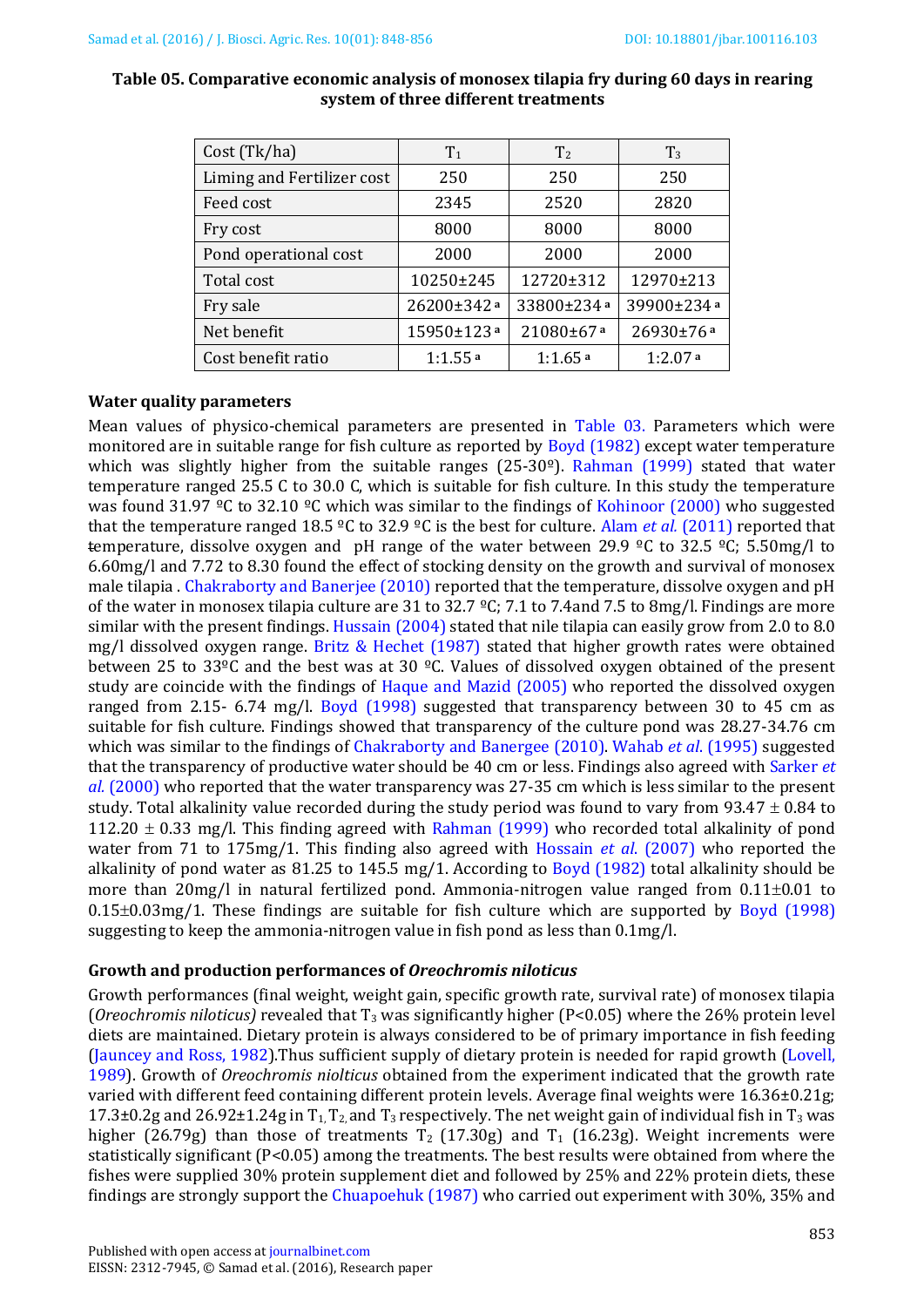40% protein diets and observed that the diet containing 30% protein produced optimum growth. Best growth of monosex fry tilapia occurred when 30% crude proteins were used. [Chakraborty and](#page-6-0)  [Banerjee \(2010\)](#page-6-0) also supported these experimental findings. In cage culture system, in Kaptai lake [Moniruzzaman](#page-7-13) *et. al.* (2015) reported that best outcomes of production of monosex tilapia were come in where 28.76% protein is used as feed which is similar with these findings.

Specific growth rate (SGR, % bw/day) as,  $8.12 \pm 0.02$ ,  $8.22 \pm 0.01$  and  $8.95 \pm 0.08$  were found in,  $T_1$ ,  $T_2$ . andT3respectively. Findings strongly support the record of Zannatul *et al.* (2014), who recorded SGR (% bw/day) in 8.84 to 11.38 of fry of *Oreochromis niolticus*. Significantly highest specific growth rate (SGR) in  $T_3$  might be due to the fact that the fish have utilized effectively the supplied feed enriched with 26% protein.

Survival rate (%) of *Oreochromis niloticus* in different treatments was fairly ranging from 74.00±0.58 to 88.33±0.88 which was similar to the range (70.62% to 93.45%) recorded by Alam *et al.* [\(2011\).](#page-6-4) This findings also similar to the record of (Zannatul *et al.,* 2014) who recorded the survival rate of monosex fry tilapia in hapa are ranging from 79% to 92%.The highest survival rate is found with treatment at T3where the fish is fed with 30% protein containing feed.

## **Economics**

Mean value of CBR of tilapia farming with different treatment was 1:1.55 in  $(T_1)$ , 1:1.65 in  $(T_2)$ , 1:2.07 in  $(T_3)$ . Significant differences were found under different treatments for the mean values of CBR. The highest CBR was found with  $T_3$  whereas the lowest CBR was found with  $T_1$ . CBR varies with the variation in production cost and total return associated with market price for harvested fish. The finding is more or less similar to the finding with [Bob-Manuel and Erondu \(2010\)](#page-6-5) who found CBR of nile tilapia *O. niloticus*as 1.60-2.03 and Ali *et al.* [\(2011\)](#page-6-6) found CBR as 2.60 Tk. Data on economics indicated that the treatment  $T_3$  was more profitable than that of treatment  $T_2$  and  $T_1$ .

## **Acknowledgement**

Authors express gratefully acknowledge to Department of Fisheries, University of Rajshahi for assist during entire research work, and also acknowledge the lab assistant and farmers for cooperation during the study.

## **IV. References**

- <span id="page-6-4"></span>[1]. Alam, M. N., Amin, M. R., Das, D. R., Choudhury, B. B. P & Haque, M. A. (2011). Effect of stocking density on the growth and survival of monosex male tilapia (*Oreochromis niloticus)* fry (GIFT strain) in tilapia in hapa. *J. Agrofor. Envirn.* 5, 103-107.
- <span id="page-6-6"></span>[2]. Ali, M. S., Hossain, M. A & Naser, M. N. (2011). Species suitability for small scall cage aquaculture in river ecosystem of northern Bangladesh. *Bangladesh J. Prog. Sci. and Tech*. 9(2), 197-200.
- <span id="page-6-5"></span>[3]. Bob-Manuel, F. G & Erondu, E. S. (2010). Yeast single cell protein in the diet of *Oreochromis niloticus* (L) fingerlings: An economic evaluation. *African Journal of Biotechnology*, 10(80), 18581-18584.
- <span id="page-6-3"></span>[4]. Boyd, C. E. (1982). Water quality management for pond fish culture. Elsevier Science Publishers, Amsterdam, The Netherlands. p. 318.
- <span id="page-6-2"></span>[5]. Boyd, C. E. (1998). Water quality for pond Aquaculture. Research and Development Series no. 43. Abuburn University, Alabama, USA. p. 37. <http://dx.doi.org/10.1007/978-1-4615-5407-3>
- <span id="page-6-1"></span>[6]. Britz, P. J & Hechet, T. (1987). Temperature preferences and optimum temperature for growth of African catfish (*Clarias gariepinus*) larvae. *Aquaculture,* 63(1-4), 205-214. [http://dx.doi.org/10.1016/0044-8486\(87\)90072-X](http://dx.doi.org/10.1016/0044-8486(87)90072-X)
- <span id="page-6-0"></span>[7]. Chakraborty, S. B. & Banerjee. S. (2010). Effect of stocking density on monosexnile tilapia growth during pond culture in India. *World Academy of Science, Engineering and Technology*, 44, 1521-1534.
- [8]. Chuapoehuk, W. (1987). Protein requirement of walking catfish *Clarias batrachus* (Linn.) fry. *Aquaculture*, 63, 215-219. [http://dx.doi.org/10.1016/0044-8486\(87\)90073-1](http://dx.doi.org/10.1016/0044-8486(87)90073-1)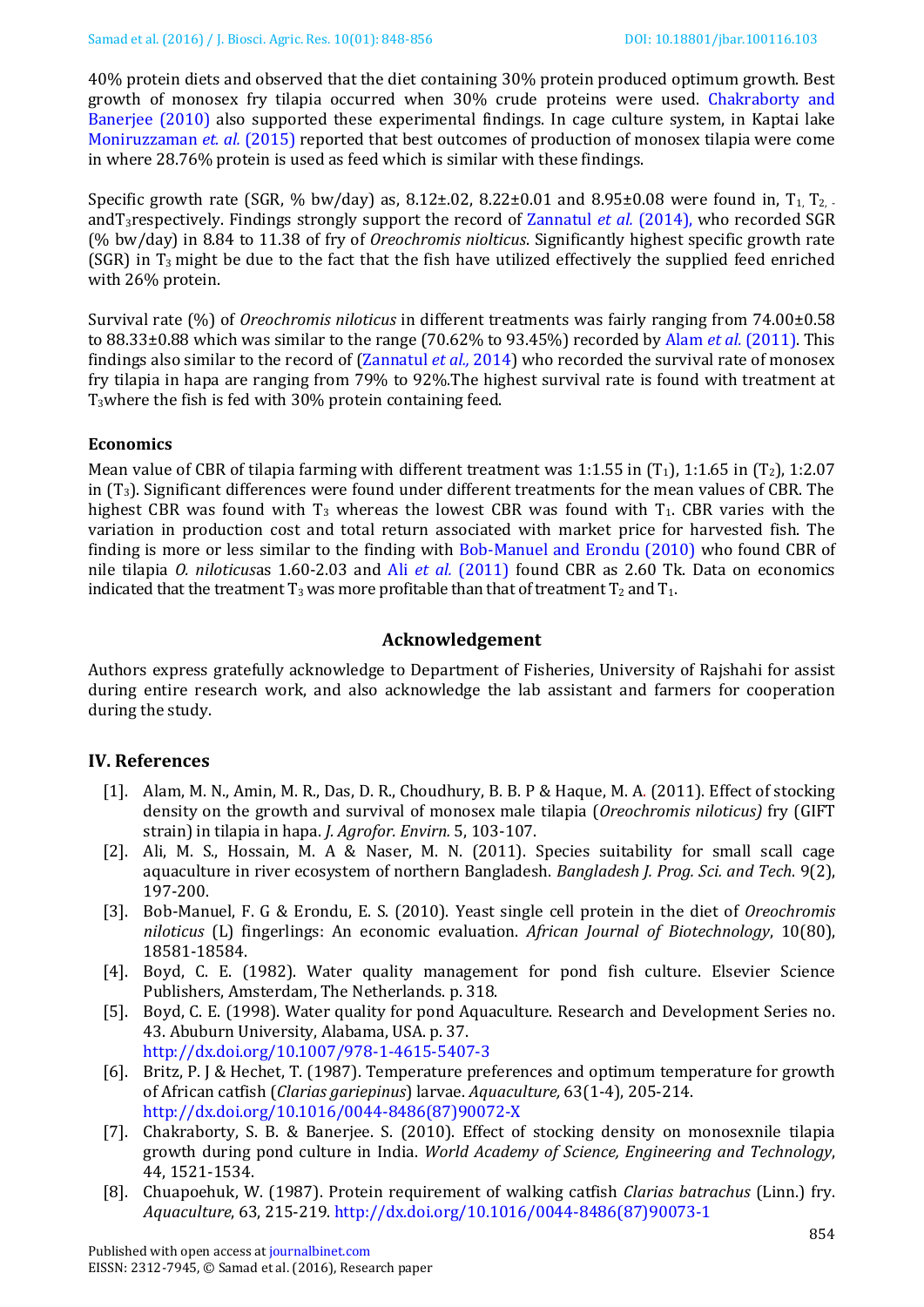- <span id="page-7-6"></span>[9]. DOF (2002). Fish culture manual. Department of Fisheries (DOF), Ministry of Fisheries and Livestock, Dhaka, Bangladesh. p. 227.
- <span id="page-7-2"></span>[10]. Eknath, A. E., Tayamen. M. M., Palada-de Vera, M. S., Danting, J. C., Reves, R. A., Dionisi, E. E., Capili, J. B., Bilivar, H. L., Abella, A. T., Circa, A. V., Bentsen, H. B., Gjedrem, T. & Pullin. R. S. V. (1993). Genetic improvement of farmed tilapia: the growth perfrmances of eight strain of (*Oreochromis niloticus*) tested in different farm environments. *Aquaculture*. 111, 171-188. [http://dx.doi.org/10.1016/0044-8486\(93\)90035-W](http://dx.doi.org/10.1016/0044-8486(93)90035-W)
- <span id="page-7-9"></span>[11]. Guerrero, R. D. (1982). Control of tilapia reproduction. *In: The biology and culture of tilapias*. (Eds. Pullin, R. S. V. And Lowe-McConnel, H. R.) ICLARM Conference proceedings 7. International Center for Living Aquatic Resources Management, Manila, Philippines. p. 309- 316.
- <span id="page-7-1"></span>[12]. Gupta, M. V., Ahmed, M., Bimbao, M. P & Lightfoot, C. (1992). Socio-economic impact and farmer's assessment of Nile tilapia (*Oreochromis niloticus*) culture in Bangladesh. *International Centre for Living Aquatic Resource Management (ICLARM), Tech Rep*. 35, p. 50.
- [13]. Haque, M. K. I. & Mazid, M. A. (2005). Effect of low cost feed on the production of walking catfish *Clarias batrachus* in farmer's ponds. *Bangladesh. J. Fish. Res.* 9(1), 37-39.
- <span id="page-7-11"></span>[14]. Hossain, M. Y., Jasmine, S., Ibrahim, A. H. M., Ahmed, Z. F. & Ohtomi, J. (2007). A preliminary observation on water quality and plankton of an earthen fish pond in Bangladesh: recommendations for future studies. *Pak. J. Biol. Sci.* 10, 868-873. <http://dx.doi.org/10.3923/pjbs.2007.868.873> PMid:19069880
- [15]. Hussain, M. G. (1989). A manual on improved technique of nilotica culture in ponds. Extension Material Series No. 2. Fisheries Research Institute, Mymensingh, Bangladesh. p. 149.
- [16]. Hussain, M. G. (2004). Farming of tilapia: Breeding plans, mass seed production and aquaculture techniques. Published by H. A. Hussain, 55 Kristapur, Mymensingh, Bangladesh. p. 149. PMid:15149883
- [17]. Hussain, M. G. & Kohinoor, A. H. M. (2003). Breeding, monosex male tilapia seed production and culture technologies of BFRI super tilapia. Extension Manual No. 25. Bangladesh Fisheries Research Institute, Mymensingh.
- [18]. Jauncey, K. & Ross, B. (1982). A guide to Tilapia Feed and Feeding. Institute of Aquaculture. University of Stirling, p. 111.
- <span id="page-7-8"></span>[19]. Kohinoor, A. H. M. (2000). Development of culture technology of three small indigenous fish mola (*Amblypharyngodon mola),* Punti (*Puntius sophore)* and Chele (*Chela Cachius*) with notes on some aspects of their bilogy. A PhD. Dissertation. Department of Fisheries Management, Mymensingh. p. 363.
- <span id="page-7-3"></span>[20]. Kumar, A. B. (2000). Sustainable aquaculture. *Fishing chimes*, 20, 23-24.
- <span id="page-7-12"></span>[21]. Lovell, T. (1989). Nutrition and feeding of fish. AVI Book, Van Nostrand Reinhold, New York. p. 260[. http://dx.doi.org/10.1007/978-1-4757-1174-5](http://dx.doi.org/10.1007/978-1-4757-1174-5)
- <span id="page-7-13"></span>[22]. Moniruzzaman, M., Uddin, K. B, Basak, S., Mahmud, Y., Zaher, M. & Bai, S. C. (2015). Effects of stocking density on growth body composition, Yield and economic return of monosex tilapia (*Oreochromis niloticus*) under cage culture system in Kaptai lake in Bangladesh. *J. Aquac. Res. Development*, 6, 357[. http://dx.doi.org/10.4172/2155-9546.1000357](http://dx.doi.org/10.4172/2155-9546.1000357)
- <span id="page-7-4"></span>[23]. Pandian, T. J., Mohanty, S. N. & Ayyappan, S. (2001). Food requirements of Fish and Feed Production in India. In: sustainable Indian Fisheries, (Pandian, T. J. Ed). Nation Academy of Agriculture, Science, New Delhi. pp. 153-165.
- <span id="page-7-0"></span>[24]. Rahman, A. K. M. (2005). Fresh water fishes of Bangladesh, 2nd ed., Zool. Soc. Bangladesh, Dhaka, Bangladesh, p. 394.
- <span id="page-7-7"></span>[25]. Rahman, M. M. (1999). Effects of species combination on pond ecology and growth of fish in carp–SIS polyculture system. M.S. Dissertation, Department of Fisheries Management, Bangladesh Agricultural University, Mymensingh. p. 92.
- <span id="page-7-10"></span>[26]. Sarker, M. N. (2000). Effects of periphyton on monoculture of Gift Tilapia. MS Thesis, Department of Fisheries Management, Bangladesh Agricultural University, Mymensingh. p. 88.
- [27]. Shelton, W. L., (2002). Tilapia culture in the 21st century. In: R.D. Guerrero III and M.R. Gurrero-del Castillo (Editors), Tilapia farming in the 21st century. Proceedings of the International Forum on Tilapia Farming in the 21st Century (Tilapia Forum 2002), Philippines Fisheries Association, Inc, Los Benos, Laguna, Philippines*,* p. 1-19.
- <span id="page-7-5"></span>[28]. Steven, C. & Helfrich, L. A. (2002). Understanding fish nutrition, feeds, feeding. pp. 420-456.